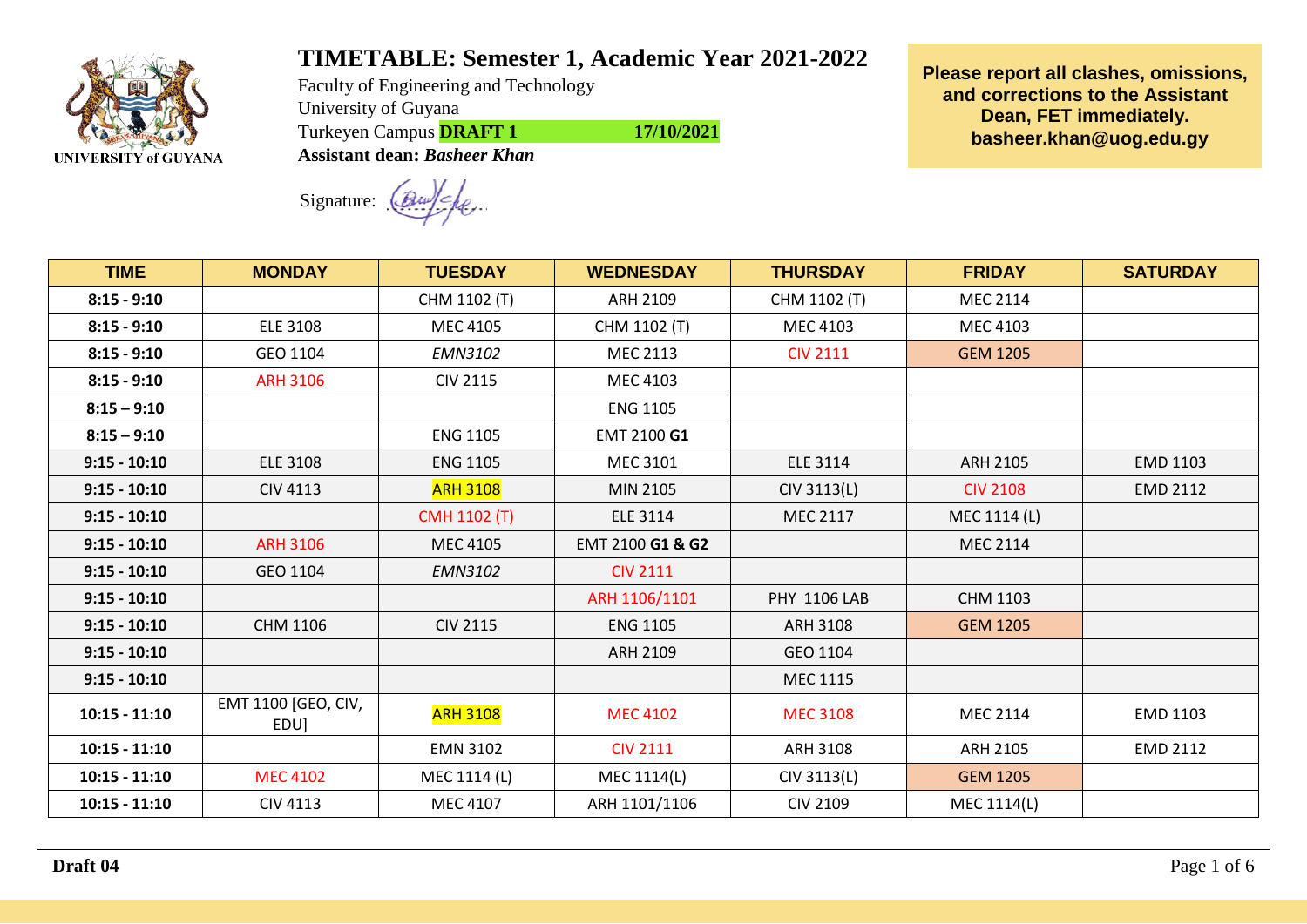| <b>TIME</b>     | <b>MONDAY</b>                    | <b>TUESDAY</b>   | <b>WEDNESDAY</b> | <b>THURSDAY</b> | <b>FRIDAY</b>   | <b>SATURDAY</b> |
|-----------------|----------------------------------|------------------|------------------|-----------------|-----------------|-----------------|
| $10:15 - 11:10$ | EMT 1100 [MEC, ELE,<br>ARH, MIN] |                  | <b>ELE 4115</b>  | <b>GEM 2106</b> |                 |                 |
| $10:15 - 11:10$ | <b>CIV 2115</b>                  | <b>GEM 1205</b>  | <b>ELE 3114</b>  |                 |                 |                 |
| $10:15 - 11:10$ | <b>ARH 3106</b>                  |                  | EMT 2100 G2      | CHM 1102 (T)    |                 |                 |
| $10:15 - 11:10$ | CHM 1102 (T)                     | <b>MEC 2113</b>  | ARH 2109         | <b>CIV 3115</b> |                 | <b>GEM 1101</b> |
| $10:15 - 11:10$ |                                  |                  | <b>GEM 1102</b>  | <b>CIV 2108</b> | <b>CIV 2108</b> |                 |
| $10:15 - 11:10$ |                                  |                  |                  | <b>MEC 2110</b> | PHY 1106 (T)    |                 |
| $10:15 - 11:10$ | <b>CIV 3118</b>                  |                  | MIN 2105         | ELE 4111 (L)    | CHM 1103        |                 |
| $10:15 - 11:10$ | <b>ELE 4111 L</b>                |                  | <b>ENV 3107</b>  | MEC 2117(L)     |                 |                 |
| $10:15 - 11:10$ |                                  |                  |                  | <b>MEC 1115</b> |                 |                 |
| $10:15 - 11:10$ |                                  |                  |                  | MEC 4106        |                 |                 |
| $10:15 - 11:10$ |                                  |                  |                  | PHY 1106 L      | <b>ENG 1109</b> |                 |
| 11:15 12:10     | CHM 1102 (T)                     | ARH 2108/2102    | <b>GEM 1102</b>  | MEC 3108        | <b>MEC 3108</b> | EMD 1103        |
| 11:15 12:10     | <b>CIV 2115</b>                  | <b>ARH 3108</b>  | ARH 1101/1106    | ARH 3108        | ARH 2105        | <b>EMD 2112</b> |
| 11:15 12:10     |                                  | <b>CIV 3118</b>  | ARH 2109         | CHM 1102 (T)    | CHM 1102 (T)    |                 |
| 11:15 12:10     | ELE 4111(L)                      | <b>ELE 2114L</b> | <b>CIV 4113</b>  | <b>CIV 2109</b> | <b>ENG 1109</b> | <b>GEM 1101</b> |
| 11:15 12:10     | EMT 1100 [GEO, CIV,<br>EDU]      | GEO 3112         | <b>ELE 4115</b>  | <b>CIV 3115</b> | EMT 1100 G1     |                 |
| 11:15 12:10     | EMT 1100 [MEC, ELE,<br>ARH, MIN] | MEC 1114(L)      | MEC 1114(L)      |                 |                 |                 |
| 11:15 12:10     |                                  | MEC 2113         | MEC 2117(L)      | <b>MEC 2110</b> |                 |                 |
| 11:15 12:10     | MEC 4106                         | MEC 4107         |                  | ELE 4111(L)     | <b>CIV 2108</b> |                 |
| 11:15 12:10     | <b>CIV 3118</b>                  |                  | <b>ELE 1114</b>  | <b>GEM 2106</b> |                 |                 |
| 11:15 12:10     |                                  | <b>GEM 1205</b>  |                  | MEC 1115        |                 |                 |
| 11:15 12:10     |                                  |                  |                  |                 |                 |                 |
| 11:15 12:10     |                                  |                  |                  | PHY 1106        |                 |                 |
| $12:15 - 13:10$ | EMT 1100 [GEO, CIV,<br>EDU]      | <b>CIV 1102</b>  | ARH 1101/1106    |                 | ARH 2105        | EMD 1103        |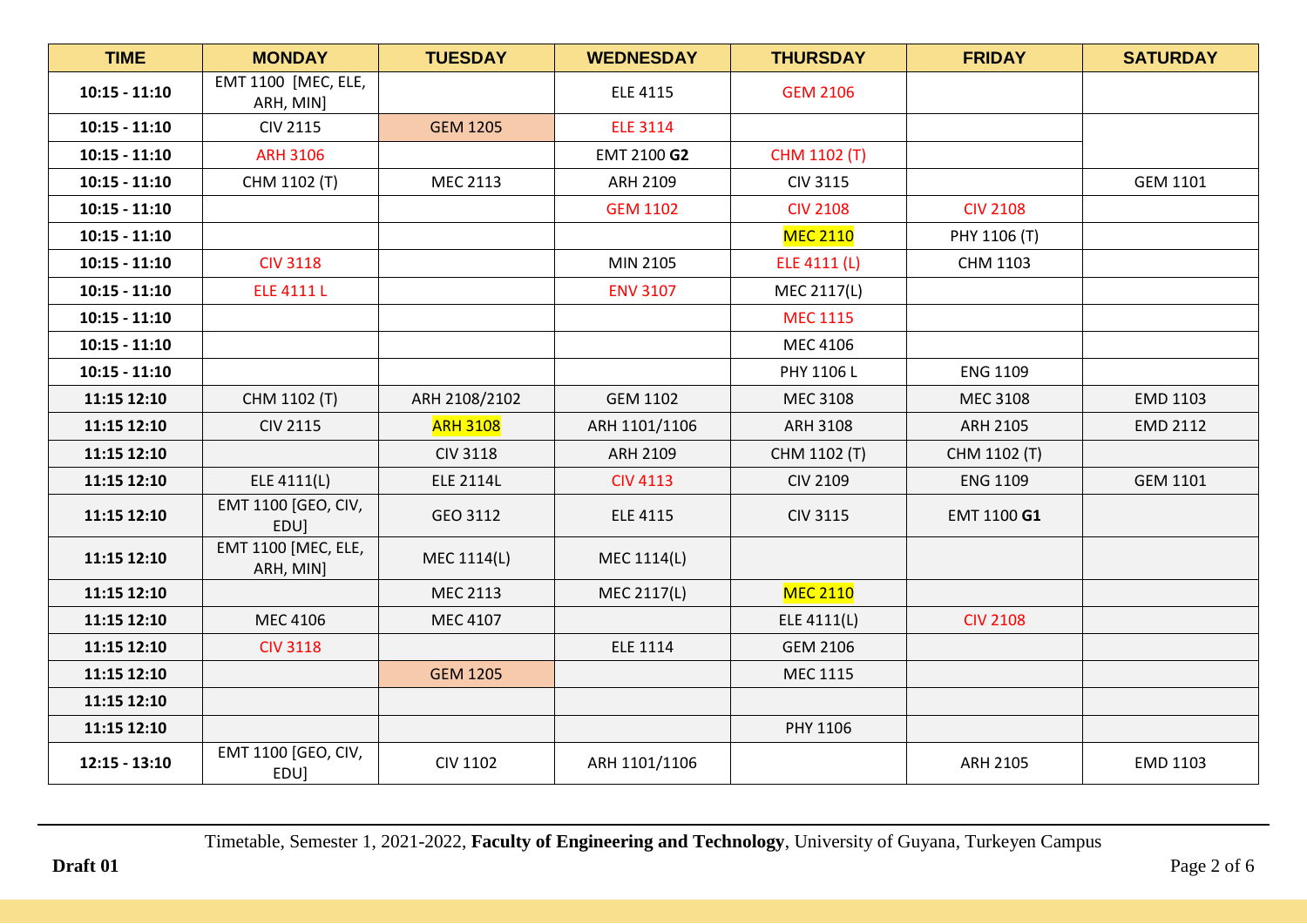| <b>TIME</b>     | <b>MONDAY</b>   | <b>TUESDAY</b>      | <b>WEDNESDAY</b>    | <b>THURSDAY</b> | <b>FRIDAY</b>    | <b>SATURDAY</b> |
|-----------------|-----------------|---------------------|---------------------|-----------------|------------------|-----------------|
| $12:15 - 13:10$ | <b>CIV 2113</b> | <b>CIV 2113</b>     | <b>EVN 2102</b>     | <b>CIV 3115</b> | <b>CIV 3112</b>  | EMD 2112        |
| $12:15 - 13:10$ |                 | <b>ARH 3108</b>     | <b>GEM 1102L</b>    |                 | MEC 3108         |                 |
| $12:15 - 13:10$ |                 |                     | <b>ARH 3109</b>     |                 | <b>ARH 3109</b>  |                 |
| $12:15 - 13:10$ |                 |                     | MEC 2117(L)         | MEC 2112        | MIN 2102         | <b>GEM 1101</b> |
| $12:15 - 13:10$ | <b>CIV 3118</b> | GEO 3112            | PHY 1106 (T)        | PHY 1106        | <b>ELE 3117</b>  | GEM 3106        |
| $12:15 - 13:10$ |                 | <b>PHY 1106 LAB</b> | CIV 2109/2100       |                 | EMT 1100 G1      |                 |
| $12:15 - 13:10$ |                 |                     | <b>ELE 1114</b>     |                 |                  |                 |
| $13:15 - 14:10$ |                 | <b>ARH 2108</b>     | ARH 1101/1106       | ARH 3108        | ARH 2105         | <b>EMD 1101</b> |
| $13:15 - 14:10$ | CHM 1102 (T)    | CHM 1102 (T)        | <b>ELE 1114</b>     | <b>CIV 1102</b> | <b>CIV 2201</b>  | <b>EMD 2103</b> |
| $13:15 - 14:10$ |                 |                     |                     |                 | <b>ARH 3109</b>  |                 |
| $13:15 - 14:10$ |                 |                     | <b>CIV 4112</b>     |                 | EMT 2100 G1      |                 |
| $13:15 - 14:10$ | <b>CIV 2113</b> | <b>CIV 1102</b>     | <b>ELE 2116</b>     | CIV 2108 (P)    | <b>CIV 3112</b>  |                 |
| $13:15 - 14:10$ |                 | <b>CIV 2113</b>     | <b>ELE 3113</b>     | <b>CHM 1103</b> | <b>GEM 1102</b>  | <b>GEM 3106</b> |
| $13:15 - 14:10$ | <b>ELE 2115</b> |                     | <b>GEM 1102L</b>    | <b>ELE 2115</b> | <b>MEC 1114</b>  | MEC 3107        |
| $13:15 - 14:10$ | <b>ELE 4115</b> |                     | MEC 3106            | <b>EMT 2102</b> | MEC 2113         |                 |
| $13:15 - 14:10$ |                 |                     | MEC 4105            | <b>EMN 4100</b> | <b>MEC 4105</b>  |                 |
| $13:15 - 14:10$ | ARH 3113        | MEC 2112            | <b>PHY 1106 LAB</b> |                 | MIN 2102         |                 |
| $13:15 - 14:10$ | MEC 2117        |                     | CIV 2109/2100       | MEC 3106        | MIN 2102         |                 |
| $13:15 - 14:10$ |                 | <b>PHY 1106 LAB</b> | <b>CHM 1103</b>     | PHY 1106        | PHY 1200(T)      |                 |
| $13:15 - 14:10$ |                 |                     |                     |                 | ELE 3117         |                 |
| $14:15 - 15:10$ | <b>EMT 2102</b> | <b>ARH 2108</b>     | ARH 1101/1106       | ARH 3108        | ARH 2105         |                 |
| $14:15 - 15:10$ | CHM 1102 (T)    | CHM 1102 (T)        |                     | <b>EMN 4100</b> | <b>CIV 2201</b>  | EMD 1101        |
| $14:15 - 15:10$ | ARH 3113        |                     | <b>ELE 3108</b>     | <b>EMT 2102</b> | <b>CIV 3112</b>  | EMD 2103        |
| $14:15 - 15:10$ | ELE 1111 L      | <b>ELE 1111</b>     | <b>GEM 1102L</b>    | <b>ELE 2114</b> | <b>ELE 2114</b>  |                 |
| $14:15 - 15:10$ | <b>ELE 2115</b> | <b>ELE 4119</b>     | MEC 3106            | GEM 1205 (L)    | <b>GEM 1102</b>  | MEC 3107        |
| $14:15 - 15:10$ | <b>ELE 4115</b> | EMT 3100(T)         | MEC 4105            |                 | <b>GEM 2105L</b> |                 |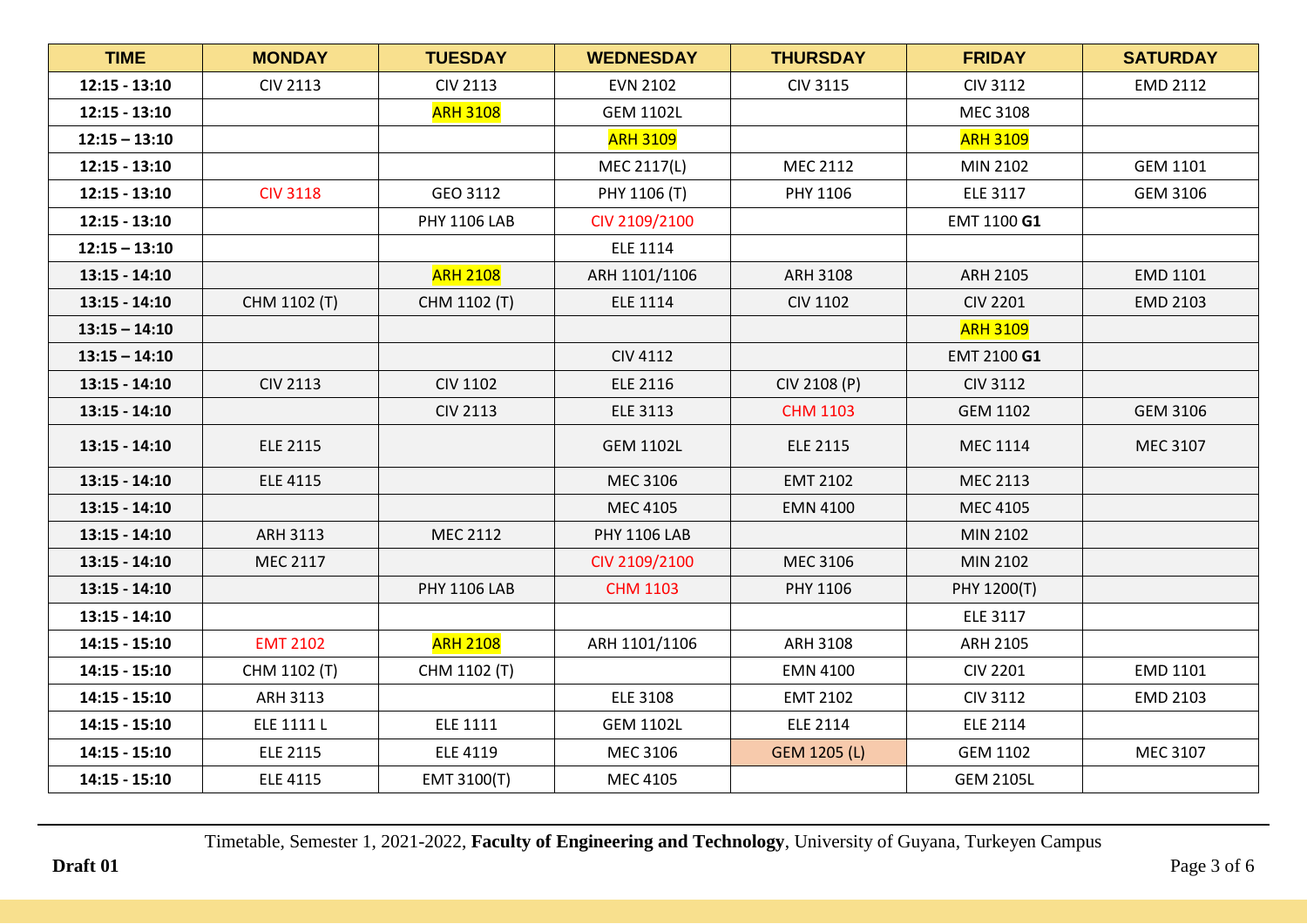| <b>TIME</b>     | <b>MONDAY</b>                             | <b>TUESDAY</b>      | <b>WEDNESDAY</b>    | <b>THURSDAY</b>            | <b>FRIDAY</b>   | <b>SATURDAY</b> |
|-----------------|-------------------------------------------|---------------------|---------------------|----------------------------|-----------------|-----------------|
| $14:15 - 15:10$ |                                           | <b>GEM 2106</b>     | MIN 2102            | MEC 1117(L)                | <b>MEC 1114</b> |                 |
| $14:15 - 15:10$ | EMT 3100(T)                               | MEC 2112            | <b>PHY 1106 LAB</b> | MEC 3101                   | MEC 2113        |                 |
| $14:15 - 15:10$ | <b>GEM 1102</b>                           | <b>PHY 1106 LAB</b> | <b>CHM 1103</b>     | PHY 1106 (L)               | <b>MEC 4105</b> |                 |
| $14:15 - 15:10$ |                                           | PHY 1200(T)         | <b>ELE 4119</b>     | PHY 1200 (T)               | MIN 2105        |                 |
| $14:15 - 15:10$ | <b>MEC 2117</b>                           |                     | <b>CIV 4112</b>     | <b>CHM 1103</b>            | <b>ELE 3117</b> |                 |
| $14:15 - 15:10$ | MEC 4106                                  |                     |                     |                            | EMT 2100 G1     |                 |
| $14:15 - 15:10$ | PHY 1200                                  |                     |                     |                            |                 |                 |
| $15:15 - 16:10$ | ARH 1104/1107                             | <b>ARH 3108</b>     | ARH 1101/1106       |                            | <b>ARH 2105</b> |                 |
| $15:15 - 16:10$ | CIV 2107/SRV 1101<br>[MIN, EHO, EDU, GEO] | CHM 1102 (T)        | <b>ELE 1111</b>     | CIV 2107/SRV 1101<br>[CIV] | CHM 1102        | EMD 1101        |
| $15:15 - 16:10$ |                                           | <b>ARH 2108</b>     | <b>CIV 3113</b>     |                            |                 |                 |
| $15:15 - 16:10$ | ELE 1111 L                                | <b>CIV 2108</b>     | <b>ELE 2115</b>     | <b>ELE 2114</b>            | <b>ELE 2114</b> | <b>EMD 2104</b> |
| $15:15 - 16:10$ | <b>ELE 2116</b>                           | <b>CIV 4115</b>     | <b>ELE 3108</b>     | <b>GEM 2108L</b>           | EMT 1100(T)     |                 |
| $15:15 - 16:10$ | <b>ELE 3113</b>                           | <b>ELE 1111</b>     | MEC 2110            |                            | MIN 2105        |                 |
| $15:15 - 16:10$ |                                           | <b>GEM 2106</b>     | MEC 3101            | MEC 1117(L)                |                 |                 |
| $15:15 - 16:10$ | MEC 2117                                  | PHY 1106 (T)        | MEC 4102            | MEC 3107                   |                 |                 |
| $15:15 - 16:10$ | MEC 4106                                  | <b>PHY 1106 LAB</b> | MIN 2102            | MEC 4107                   |                 |                 |
| $15:15 - 16:10$ | PHY 1200                                  | PHY 1200            | <b>PHY 1106 LAB</b> | PHY 1106 (L)               |                 |                 |
| $15:15 - 16:10$ | ARH 3113                                  |                     | <b>CIV 4112</b>     | GEM 1205 (L)               |                 |                 |
| $15:15 - 16:10$ | <b>EMT 2102</b>                           | <b>ELE 3113</b>     | <b>CHM 1103</b>     | <b>CHM 1103</b>            |                 |                 |
| $15:15 - 16:10$ |                                           | <b>ELE 4119</b>     | <b>ELE 4119</b>     | <b>EMN 4100</b>            |                 |                 |
| $16:15 - 17:10$ | CIV 2107/SRV 1101<br>[MIN, EHO, EDU, GEO] | <b>ARH 2108</b>     | <b>ELE 1111</b>     |                            |                 |                 |
| $16:15 - 17:10$ | ELE 1111 L                                | <b>CIV 4115</b>     | <b>ELE 2115</b>     | CIV 2107/SRV 1101<br>[CIV] |                 | EMD 1101        |
| $16:15 - 17:10$ | <b>ELE 2116</b>                           |                     | MEC 2110            |                            |                 | EMD 2104        |
| $16:15 - 17:10$ | <b>ELE 3113</b>                           | <b>ELE 3113</b>     | MEC 3101            | MEC 1117(L)                | PHY 1200 (T)    |                 |
| $16:15 - 17:10$ |                                           |                     | MEC 4102            | MEC 3107                   |                 |                 |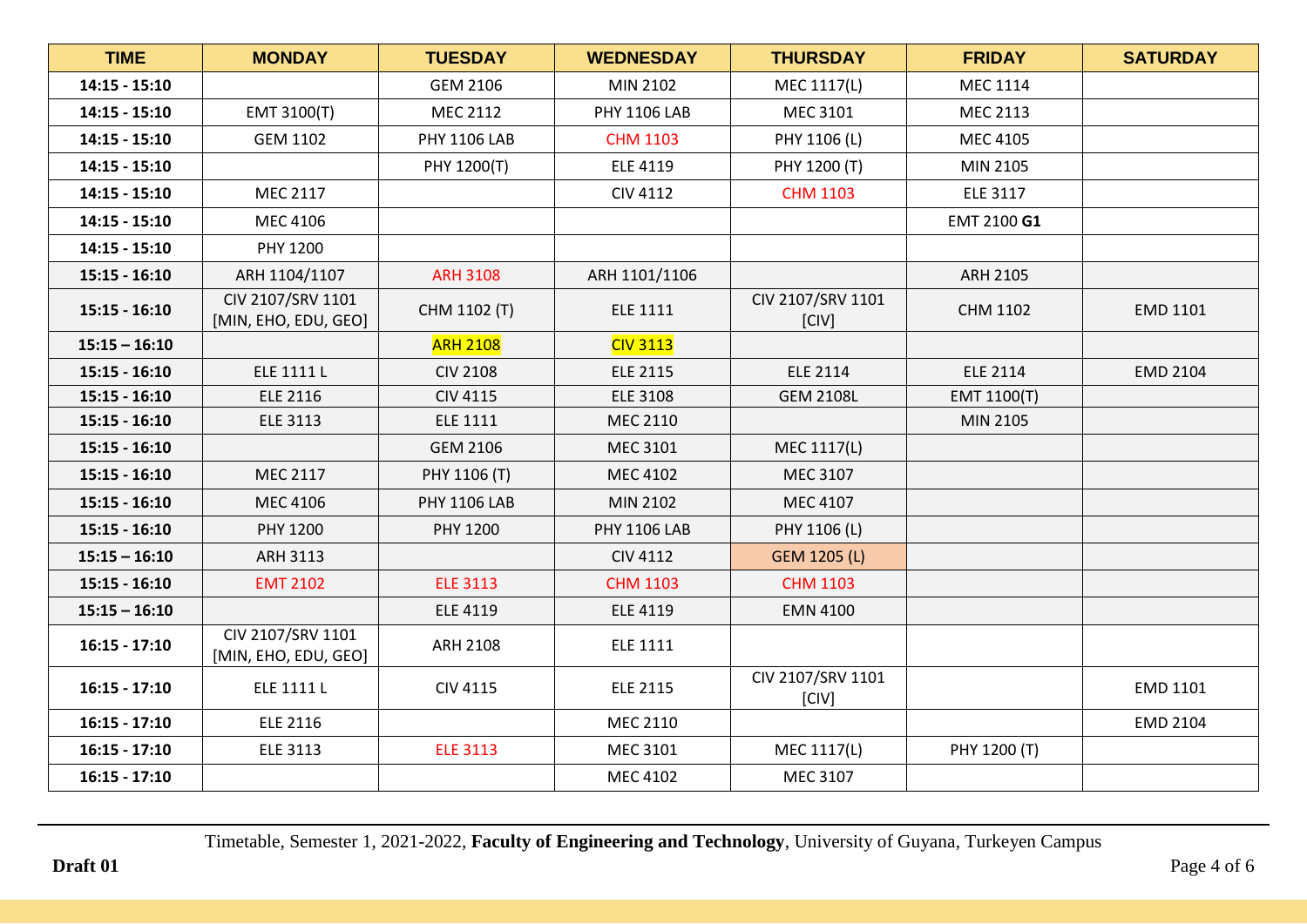| <b>TIME</b>     | <b>MONDAY</b>   | <b>TUESDAY</b>   | <b>WEDNESDAY</b>    | <b>THURSDAY</b>            | <b>FRIDAY</b>   | <b>SATURDAY</b> |
|-----------------|-----------------|------------------|---------------------|----------------------------|-----------------|-----------------|
| $16:15 - 17:10$ | PHY 1200 (LAB)  |                  | PHY 1106 (T)        | MEC 4107                   |                 |                 |
| $16:15 - 17:10$ | ARH 1107/1104   |                  | <b>PHY 1200 LAB</b> | PHY 1106 (LAB)             |                 | ARH 1100        |
| $16:15 - 17:10$ |                 |                  | <b>CHM 1103</b>     | PHY 1200 (LAB)             |                 |                 |
| 16:15 -17:10    |                 |                  | <b>CIV 3113</b>     | <b>CHM 1103</b>            |                 |                 |
| $16:15 - 17:10$ |                 |                  |                     | GEM 1205 (L)               |                 |                 |
| $17:15 - 18:10$ | AVM 2301        | ARH 1100/1105(L) | AVM 2300            | ARH 1104/1107              |                 | ARH 1100        |
| $17:15 - 18:10$ | <b>ELE 2117</b> | AVM 2303         | <b>ELE 2117</b>     | AVM 2303                   | <b>AVM 2303</b> |                 |
| $17:15 - 18:10$ | <b>ELE 4116</b> | <b>CIV 4115</b>  | <b>ELE 3116</b>     | CIV 2107/SRV 1101<br>[CIV] | <b>EMD 4103</b> |                 |
| $17:15 - 18:10$ |                 |                  | <b>ARH 3110</b>     | EMT 3100                   | <b>ARH 3114</b> |                 |
| $17:15 - 18:10$ | <b>GEM 2101</b> | ELE 2114 L       | <b>ELE 4116</b>     | CIV 3113(P)                | ELE 2114 L      |                 |
| $17:15 - 18:10$ | PHY 1200 (LAB)  | <b>ELE 3116</b>  | <b>GEM 2105</b>     | EMD 1112                   | EMD 1112        |                 |
| $17:15 - 18:10$ | ARH 1107/1104   | <b>AVM 2303</b>  | <b>GEM 3106</b>     | <b>EMD 2104</b>            | EMD 2101        |                 |
| $17:15 - 18:10$ |                 |                  | <b>MIN 3102</b>     | ARH 3110                   | <b>MIN 3102</b> |                 |
| $17:15 - 18:10$ |                 |                  |                     | <b>CIV 4105</b>            |                 |                 |
| $17:15 - 18:10$ | <b>CIV 4105</b> | MEC 4100         |                     | <b>GEM 1101</b>            |                 |                 |
| $17:15 - 18:10$ |                 | <b>GEM 2108</b>  | <b>CHM 1103</b>     | GEM 2101 (L)               | <b>GEM 2105</b> |                 |
| $17:15 - 18:10$ |                 | <b>CIV 4115</b>  |                     | MEC 4100                   | <b>GEM 3106</b> |                 |
| $17:15 - 18:10$ |                 | EMT 1104         |                     | PHY 1200 (LAB)             | <b>GEM 4106</b> |                 |
| $18:15 - 19:10$ | AVM 2301        | ARH 1100         | AVM 2300            | <b>ARH 2100</b>            |                 | ARH 2100        |
| 18:15 - 19:10   | <b>ELE 2117</b> | AVM 2303         | <b>ELE 2117</b>     | AVM 2303                   | AVM 2302        |                 |
| $18:15 - 19:10$ | <b>ELE 4116</b> | <b>CIV 4115</b>  | <b>ELE 3116</b>     | <b>CIV 4105</b>            | EMD 4103        |                 |
| $18:15 - 19:10$ | <b>GEM 2101</b> | EMT 1104         | <b>ELE 4116</b>     | CIV 3113(P)                | ELE 2114 L      |                 |
| $18:15 - 19:10$ | PHY 1200 (LAB)  | <b>ELE 3116</b>  | <b>GEM 2105</b>     | EMD 1112                   | EMD 1112        |                 |
| $18:15 - 19:10$ |                 | <b>GEM 2108</b>  | <b>GEM 3106</b>     | <b>EMD 2104</b>            | EMD 2101        |                 |
| $18:15 - 19:10$ | <b>ARH 2100</b> | <b>GEM 4102</b>  | ARH 3110            | EMT 3100                   |                 |                 |
| $18:15 - 19:10$ | <b>CIV 4105</b> | MEC 4100         | <b>MIN 3102</b>     | <b>GEM 1101</b>            | <b>MIN 3102</b> |                 |